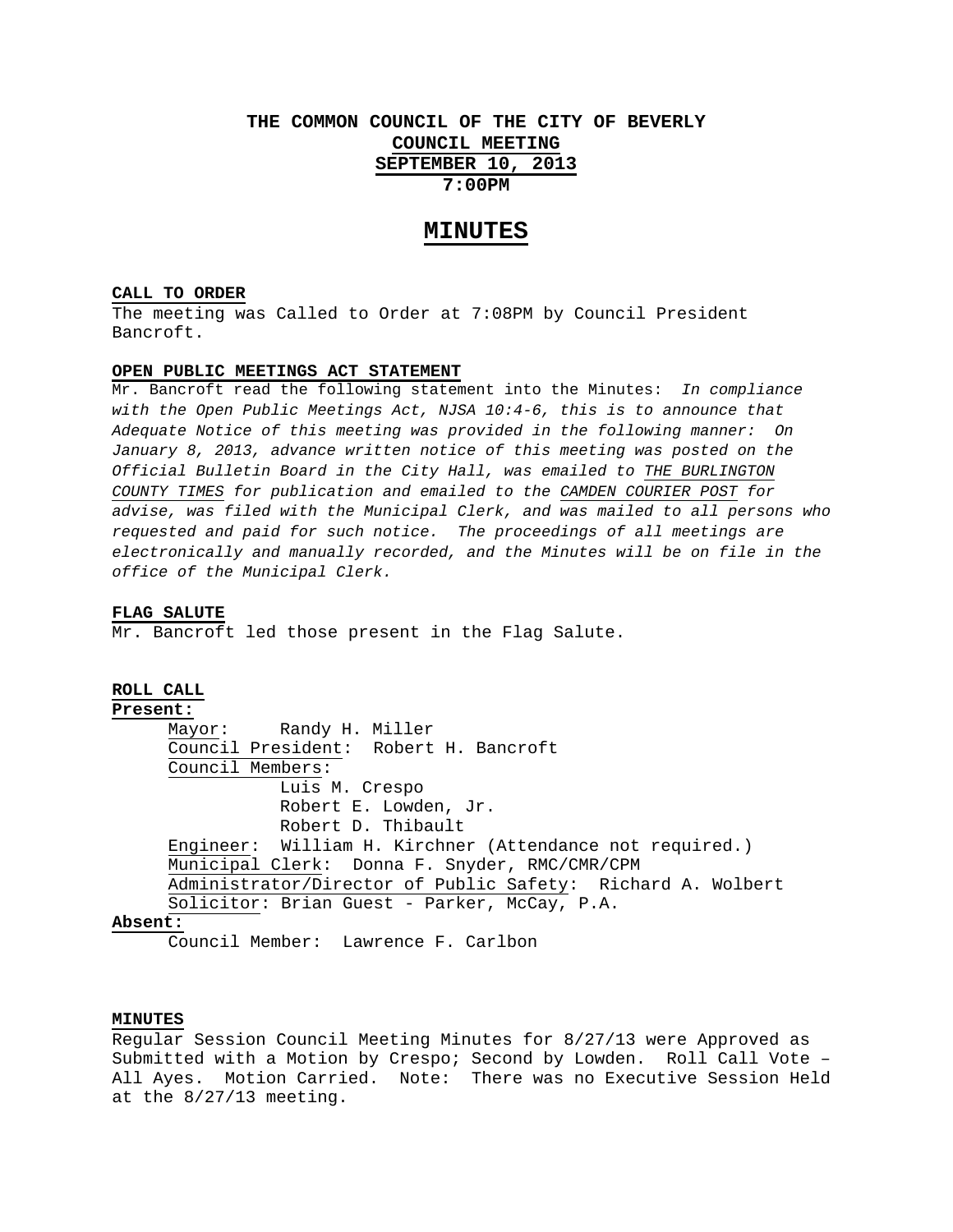## **PROCLAMATION**: **IN REMEMBRANCE OF SEPTEMBER 11, 2001**

Ms. Snyder read the City's "Proclamation In Remembrance of September 11, 2001" into the Minutes (see attached). Upon completion, a Moment of Silence was requested by Council President Bancroft.

# **RESOLUTIONS**

# **RESOLUTION 2013-150**

A Resolution authorizing implementation of a Litigation Settlement Agreement relative to the Theresa Matthews litigation. Motion of Approve by Thibault. Mr. Crespo stated that, upon advice of his attorney, discussion be had in Executive regarding this Resolution. Council and Solicitor felt that there was really nothing to discuss as the Settlement was completed. Second to Approve by Lowden. Roll Call Vote – All Ayes, except Crespo-No, per his attorney's recommendation. Motion Carried.

# **RESOLUTION 2013-151**

A Resolution ratifying the Communication Workers of America, AFL-CIO Local 1036 Collective Bargaining Agreement between the City of Beverly and the White Collar and Blue Collar Employees and the School Crossing Guards, for the period January 1, 2012 through and including December 31, 2015. Mr. Wolbert advised that this Contract was negotiated in good faith last year by then Administrator Ken Gerber and then Council President Crespo and, therefore needs ratification by Council. Mr. Crespo asked if this ratification would be in compliance with the terms of the City's Transitional Aid. Mr. Wolbert advised that he had reviewed same with the Solicitor and that all should be in compliance with the law. Motion to Approve by Crespo; Second by Thibault. Roll Call Vote – All Ayes. Motion Carried.

## **RESOLUTION 2013-152**

A Resolution waiving fees, one time only, for registered Vendors for their participation at the "Beverly City Community Day" event scheduled for Saturday, September 28, 2013. It was clarified that this waiver was for this one-time event this year only – as a "draw" for vendors. Fees would be picked up again with next year's event. Motion to Approve by Thibault; Second by Lowden. Roll Call Vote – All Ayes. Motion Carried.

#### **RESOLUTION 2013-153**

A Resolution authorizing Environmental Resolutions to complete and submit the 2014 New Jersey Department of Transportation Municipal Aid Grant for the City of Beverly. Motion to Approve by Thibault; Second by Lowden. Roll Call Vote – All Ayes. Motion Carried.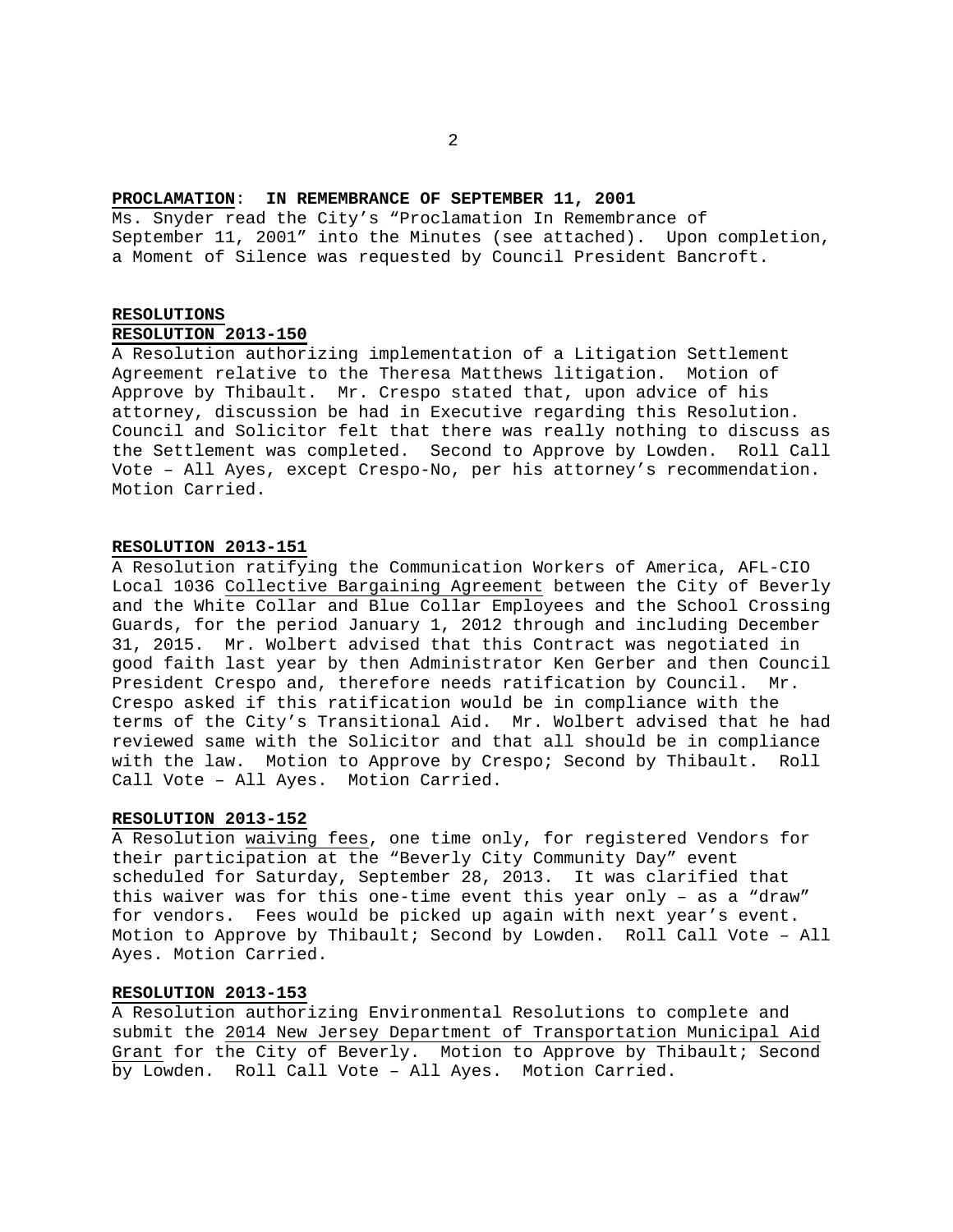# **BILL LISTS**

Upon review and clarifications, Motion to Approve the September 9, 2013 Bills List made by Crespo; Second by Lowden. Roll Call Vote – All Ayes. Motion Carried.

#### **CORRESPONDENCE**

*(Note that all Correspondence will be handled/filed by and in the Office of the Municipal Clerk.)*  The Mayor advised that there was no additional Correspondence at this time.

## **COMMENTS/REPORTS**

**Mayor** – Nothing additional at this time.

### **Council**

Mr. Thibault advised that "Beverly Day" should be a great day; the Burlington County Times and the Beverly Bee are doing publicity for same.

Mr. Lowden advised re "Single Stream" recycling coming soon (see attached Memo).

## **Administrator/Public Safety Director**

Mr. Wolbert advised that Alice Breen is back working in Court as the City's Deputy Court Administrator and we are happy to see her return. Re the Northwest Roads project-the milling on Detwiler will be done at the end of the week, and top paving on Monday. The City's Leaf Collections schedule will be posted with a map on the Website; collection will go through January 2014. Daytime meeting availability dates are needed by the Negotiation Team for the Police Contract. Council was requested to advise Mr. Wolbert as soon as possible re their interest/availability. Professionals

**Clerk** – Nothing additional at this time.

## **Tax Collector** – Report for August 2013

The Administrator advised that the Collector advised we are now at a 92% Collection rate. Upon review, Motion to Approve said Report by Crespo; Second by Thibault. Roll Call Vote – All Ayes. Motion Carried.

**PUBLIC COMMENT** – 7:28PM *Please state you name and address clearly for the record.* 

Public Comment was had by Ron Pace, Jack Israel, Mark Schwedes, Amy Bent, Loy Ellsworth, and Barbara Russell. Discussion topics included: Resolution clarifications; Kudos to Police Department and Staff